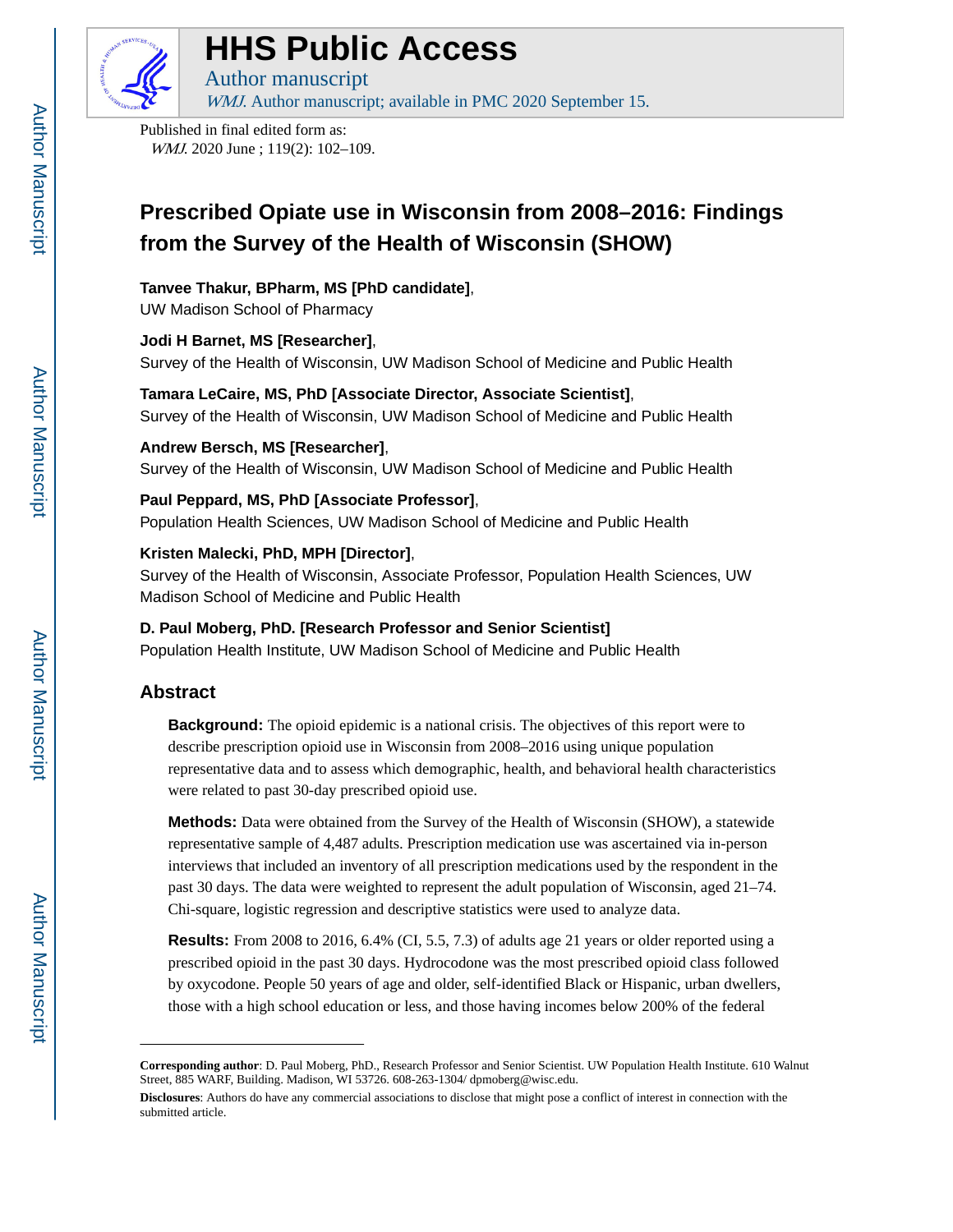poverty level reported significantly higher rates of prescribed opioid use relative to others. Participants reporting physician diagnosed drug or alcohol abuse, current smokers, and those currently suffering from depression also reported significantly higher use.

**Conclusion:** These data from 2008–2016 demonstrate concerning levels of prescription opioid use and provide data on which population groups may be most vulnerable. While policies and clinical practice has changed since 2016, ongoing evaluation of prescribing practices, including consideration of behavioral health issues when prescribing opioids, is called for.

#### **Introduction:**

Opioids are a class of drugs that include the illegal drug heroin, synthetic opioids such as fentanyl, and pain relievers available legally by prescription, such as oxycodone (OxyContin®), hydrocodone (Vicodin®), codeine, morphine, and many others.<sup>1</sup> Opioids interact with nerve cells to relieve pain; prescription opioids are used to treat moderate to severe pain. They also produce pleasurable effects and are associated with serious risks of addiction, abuse and overdose.<sup>2</sup> Opioid medications are subsequently prone to misuse, that is, taken in a manner or dose other than prescribed; used by other than the person being prescribed, even if for a legitimate medical complaint such as pain; or taken to feel euphoria (i.e., to get high).<sup>2</sup> Roughly 21–29% of patients prescribed opioids for chronic pain misuse them, with 8–12% developing an opioid use disorder.<sup>3</sup>

Every day, on average 130 people in the United States (U.S.) die after overdose on opioids and more than 46 people die from an overdose of prescription opioids.<sup>4</sup> The Midwest, and specifically Wisconsin, is at increased risk. In Wisconsin, the rate of opioid use disorder more than tripled during 2005 to 2016.<sup>4</sup> The Midwestern region as a whole more recently experienced a 70% increase in opioid overdose cases from July 2016 through September 2017.<sup>3</sup> The death rate in Wisconsin attributed to opioid overdose has also been higher than the U.S. overall; in 2016, 15.8 deaths per 100,000 persons occurred in Wisconsin compared to 13.3 deaths per 100,000 nationally.<sup>4</sup>

Wisconsin providers wrote 69.1 opioid prescriptions per 100 persons (4 million prescriptions) in 2015,<sup>4</sup> similar to the average U.S. rate of 70 opioid prescriptions per 100 persons.<sup>5</sup> Opioid prescribing in Wisconsin has been reduced since 2016 (the last year of data in this study). The number of opiate prescriptions reported to the Prescription Drug Monitoring Program (PDMP) in 2019 declined by 13.7 % since 2016.<sup>6</sup>

While the rate of prescriptions and number of pills per prescription have declined, patients continue to head home daily from hospitals and clinics furnished with opioid pain prescriptions. After they have recovered from their procedures and are no longer in need of opioid-based pain relief, roughly 70% of people hold on to their unused medication. The percentage of stockpiling rises to 86% for older adults.<sup>7</sup> In Wisconsin, as many as 33% of all households may have unused opiates on hand.<sup>8</sup> These unused pills are a primary source of diversion for non-medical use and are a major source of prescription opioid abuse fueling the crisis of opioid addiction in the United States.<sup>9, 10</sup> Thus in addition to potential harm to the individual patient, there is risk for prescribed opioids being diverted and misused.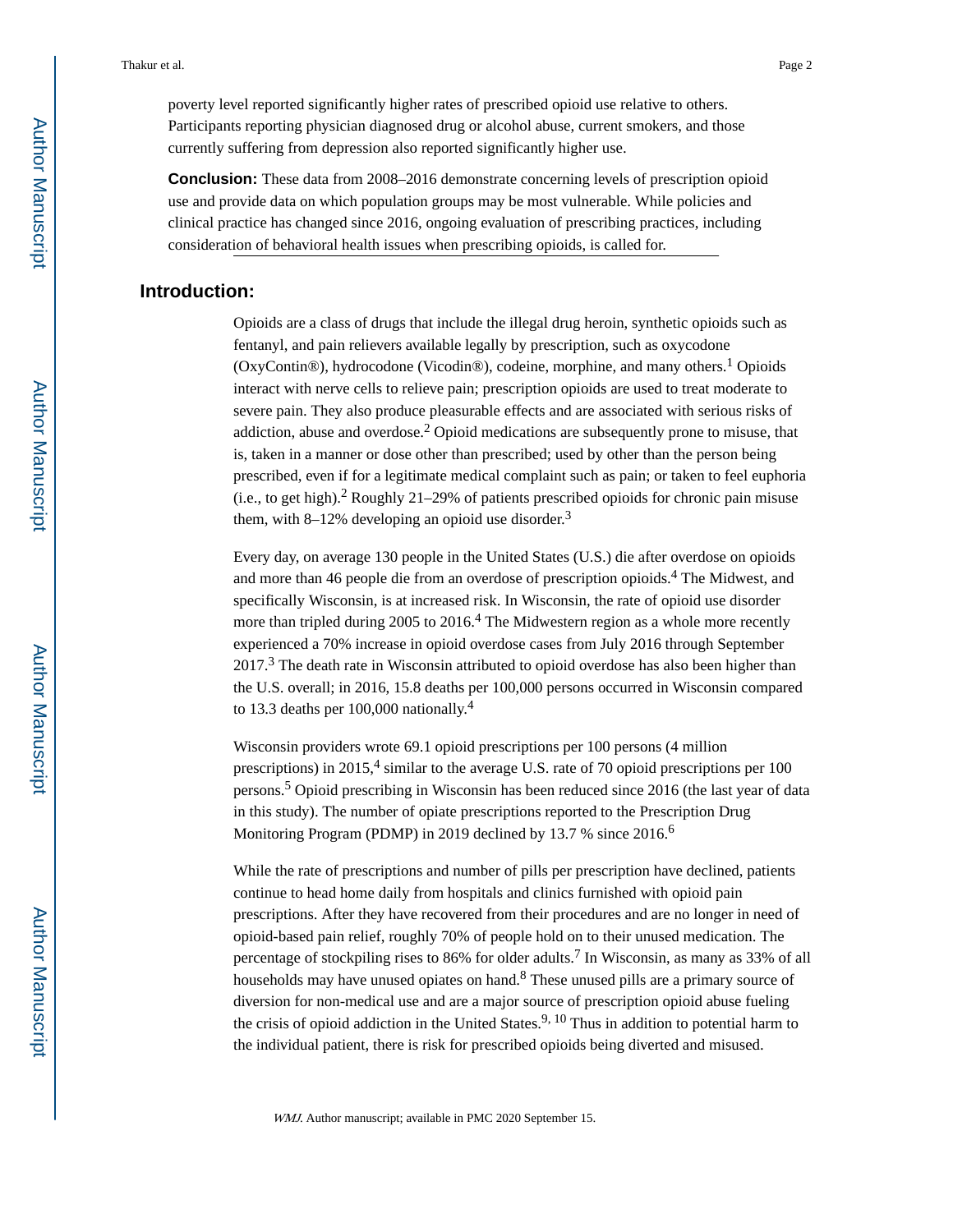#### **Specific Aims/ Objectives:**

The statewide representative Survey of the Health of Wisconsin (SHOW), which included data on prescription drug use, allowed an analysis estimating population level prescribed opioid use and an examination of the characteristics of those who used these medications. Specifically, we:

- **1.** Describe prescription opioid use in Wisconsin adults aged 21–74 during 2008– 2016; and
- **2.** Assess which demographic, health, and behavioral health characteristics were related to past 30-day prescribed opioid use.

#### **Methods:**

Study design: SHOW was funded beginning in 2006 by the Wisconsin Partnership Program to establish an infrastructure for annual statewide surveys to monitor the health and health determinants of Wisconsin residents.<sup>11</sup> A probability-based sampling approach is used to randomly select households and gather data on a wide variety of health conditions and exposures, as well as on health care access and utilization. SHOW includes an in-home interview, physical exam and biospecimen collection. The program is modeled after the National Health and Nutrition Examination Survey (NHANES), which has provided key information on the nation's health for over 40 years. With the launch of SHOW, Wisconsin became the first state to monitor the health of its residents with an ongoing examination survey of this magnitude.

Details on SHOW's study design have been published previously.11 In brief, survey participants are selected from a random sample of households using a probability-based cluster sampling approach. From the household sampling frame, addresses are selected using simple random sampling. Recruitment of SHOW participants begins with in-person contact by study staff at the selected household address.<sup>11</sup> An effort is made during the recruitment process to enumerate all household members, and screen and enroll non-institutionalized adults where the selected household was their place of residence for more than 6 months during that calendar year and who are mentally capable of informed consent and being interviewed.11 There is no requirement that all eligible members of the household participate. Data collection continues throughout the year.

Data collection is divided into three major components: a private in-home interview; a selfadministered questionnaire; and a mobile exam center or fixed clinic visit that includes biospecimen collection. SHOW enrolled participants aged 21–74 years in 2008–2013; beginning in 2014, adults aged 18 years or older were invited to participate. For comparability over time, the analyses here have been restricted to adults ages 21–74 years. All data collection protocols are approved by the University of Wisconsin Health Sciences IRB (IRB ID# 2013–0251).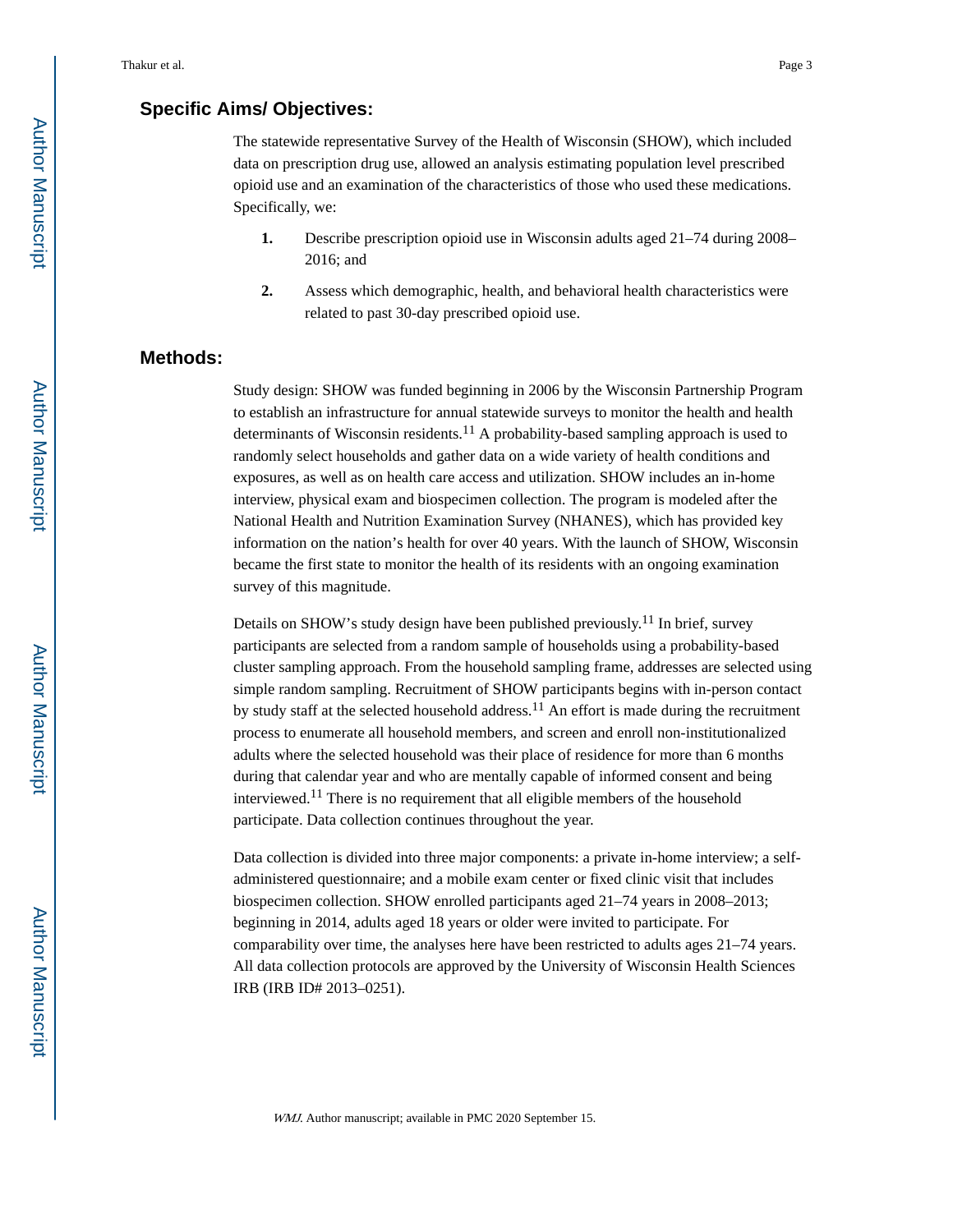#### **Survey topics and reporting:**

Topics covered in the surveys include demographics such as age, sex, race, BMI, education, employment status, poverty level, and geographical area, as well as information on health and health history, mental health, healthcare, health insurance, behavioral health, and other economic and social determinants. Geographical area divisions followed the health regions defined by the Wisconsin Department of Health Services for data analysis.12 For data regarding opioid medication use, participants were asked to show all bottles of their prescription medications they personally used in the past 30 days. The interviewer recorded verbatim the names of these medications and reviewed the list with the participant. The participants were also asked to recall any prescription medications taken within the past 30 days for which they no longer had the bottle; these were also recorded. The interviews did not collect data on the use of illicit drugs (including diverted prescribed opioids). For purposes of this analysis, the complete free-text list of all prescription medications recorded by interviewers was reviewed by a pharmacist with training in health services research (TT). Medications that could be classified as opioids were identified. The National Library of Medicine's RxNorm system data for opioid or opioid-containing medications was reviewed and a listing of RxCUI (clinical drug component unique identifier) codes for opioidcontaining medications was determined by the pharmacist. Medication names were matched to the specific RxCUI codes for opioid medications. Based on these data, each participant was coded as having used or not used prescribed opioids in the past 30 days.<sup>13</sup>

#### **Analysis:**

All analyses were conducted in SAS® 9.4.<sup>14</sup> The descriptive data were analyzed by crosstabulation; chi-square and logistic regression was used to determine significance in differences of opioid use. All calculations were weighted to represent the population of Wisconsin and to adjust for spatial clustering and survey design-based factors.<sup>11</sup> Raw numbers of cases are reported in the tables, with weighted percentages. To smooth out year to year variation in sampling, three-year intervals (2008–10, 2011–13, 2014–16) were used for comparison over time. Differences in reported frequency of opioid use between the three time periods were assessed using chi-square statistics. Data were also analyzed for time by personal characteristic interactions using logistic regression.

Multivariate logistic regression modeling of opioid use by rural/urban classification was conducted with adjustments for demographic characteristics (gender, age, race), socioeconomic factors (education, poverty level), reported drug abuse, reported alcohol abuse, and health region. Interactions between rural/urban classification and the other model parameters were investigated.

#### **Results:**

Across all nine years, 6.4% (CI, 5.5, 7.3) of participants reported using a prescribed opioid in the past 30 days. Opioids were used by 6.0% (CI, 4.6, 7.4) of individuals in 2008–2010 and by 7.3% (CI, 5.7, 8.8) in 2014–2016 (Table 1). Differences over time in the percentage of people reporting use of prescription opioids in the past 30 days were not significant (p=0.29) when the three separate time intervals were compared (Figure 1).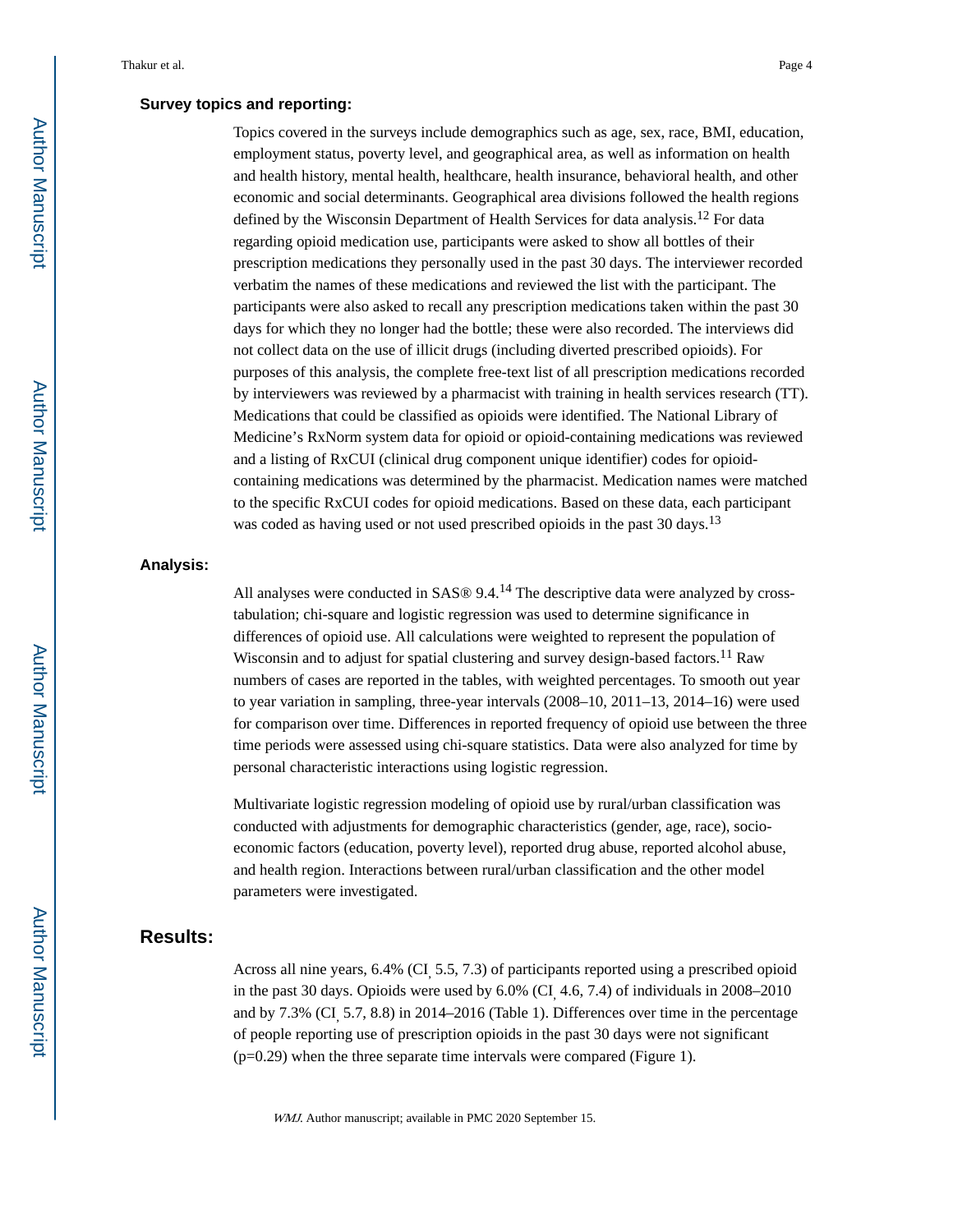We examined opioid use by a number of participant characteristics. Except for sex, there was a significant ( $p < 0.05$ ) relationship of opioid use in each of the characteristics examined in Table 3. These variables were also examined for interaction with time to assess whether there were shifting patterns in the relationship between individual characteristics and rates of opioid use. The only significant interaction found was with health region by time, with increased use in the north region over this time period.

The mean age for people who reported opioid use (mean=48.1 years, standard deviation  $(SD) = 0.9$  years) was higher than that of the overall sample (mean=45.8 years, SD=0.4 years). Prescription opioid use was significantly higher in people ages 50 and above relative to younger age groups. Married individuals had the lowest rate. People with higher BMIs  $(30+)$  reported higher rates of opioid use  $(9.0%)$  compared to those with BMIs < 30 (4.6%).

A significantly higher rate of prescription opioid was reported by individuals self-reporting as Black (11.5%) or Hispanic (9.8%) compared to White individuals (5.8%). People belonging to other races (8.8%) also showed significantly higher rates of prescribed opioid use.

People with higher education (bachelors or graduate degree) used prescribed opioids at a rate significantly lower than people without a college degree (some college, high school or less) across all 9 years of data collection.

People who were not employed and not looking for work reported a significantly higher percentage of opioid medication use compared to those who were working or looking for jobs. There was a significant difference in opioid use by people who reported lower income levels. We used a cut-point of 200% poverty level; in 2015 this was \$23,540 for one person and \$8,320 for each additional household member.15 Among those below 200% of poverty, 10.2% reported opioid use, compared to 4.9% of those who were above 200% of the poverty level. People from urban and suburban Wisconsin reported higher prescription opioid use compared to rural residents. The Southeast and West regions of the state had the highest rates of prescribed opiate use (8.5%; 8.1%).

We also examined health insurance status for its association with prescribed opiate use. There was no difference in use of prescribed opiates among the 93.3% who were insured (6.4% use) and the 6.7% who did not report having any health insurance in the past 12 months (6.9% used opiates). However, type of insurance was associated with prescribed opiate use—those with employer-sponsored health insurance had the lowest rate of opiate use (4.7%), while those with Medicare reported 12.3% opiate use and those with Medicaid reported 13.5% past 30-day opiate use. Since type of insurance is highly related to age, income and chronic conditions, this was not included in multivariate analysis.

A U-shaped relation was observed with significantly more people using prescribed opioids among those not consuming any alcohol (10.4% used opioids) and among those consuming the highest amounts of alcohol (5.9% used opioids), compared to about 4% opioid use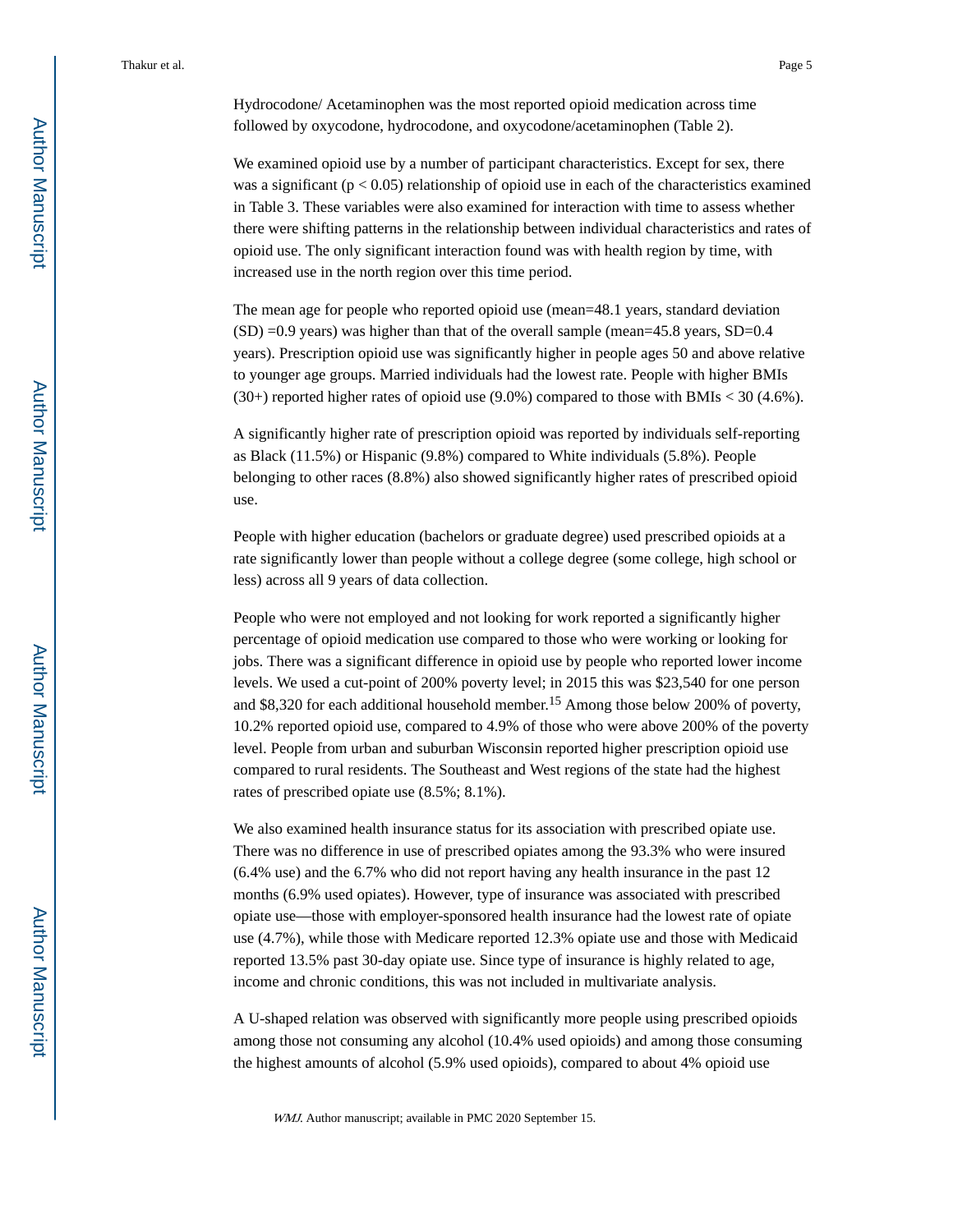among mild to moderate drinkers. Data were collected beginning in 2010 on whether the participant reported having been medically diagnosed with alcohol abuse or drug abuse. Those medically diagnosed for alcohol abuse (14.8% used opioids) or drug abuse (22.1% used opioids) reported a significantly higher rate of prescription opioid use in the past month compared to those not diagnosed with either of these disorders (6.4% used opioids). Current and former smokers were also significantly more likely to use prescribed opiates than persons who had never smoked.

People who reported their health to be 'fair or poor' had significantly higher opioid use (23.1%) relative to those reporting good, very good or excellent general health (4.3%). Consistent with poor health, people who reported having chronic conditions reported higher opioid use.

Multivariate analyses using logistic regression were performed to further investigate the significant results from the bivariate analysis. After adjustment, age, education, drug abuse, poverty level, health region and urbanicity remained significantly related to the odds of prescription opioid use. Race, education, and alcohol abuse were no longer statistically significant at the p=0.05 level. Persons aged 50 and older were more likely to use prescription opioids (OR 1.72, CI: 1.26, 2.34) than younger people. Persons with household income below 200% of poverty were significantly (p=<0.0001) more likely to use prescribed opiates (OR 3.14; CI: 1.30, 7.59). Respondents in the Northeast region had significantly lower opioid use relative to the Southeast (OR  $0.44$ ; CI<sub>95</sub>:0.27, 0.72), while those in the remaining regions did not significantly differ relative to the Southeast. After adjusting for other variables, rural dwellers were significantly less likely to use prescribed opiates (OR 0.60; CI: 0.38, 0.95) than urban respondents. While there were differences in reporting prescription opioid use by race, these differences did not hold after adjustment for the related variables of education, urbanicity and poverty level. Interactions between urbanicity and other variables in the model were examined; no statistically significant interactions were found between urban/rural status and any of the other model parameters.

#### **Discussion:**

Between 2008 and 2016, approximately 6.4% of Wisconsin residents reported using prescription opioids in the past 30 days. The prevalence of opioid use varied greatly by demographic factors; individuals of older age, persons of color and lower socio-economic status had higher rates of opioid use. These findings may be reflective of overall health status across the state's population. Use of opioids in the last 30 days is not reflective of abuse, but rather identifies populations at greater or lower risk of potential abuse and opioid diversion potential in households. These population estimates would be much higher if annualized, considering both new and refill prescriptions across the entire population. Another recent study found that 33% of respondents to a Wisconsin-based convenience survey had prescribed opioids in their homes. $8$  That study included unused opioids stockpiled in the home, while the SHOW survey specifically asked about prescriptions used in the past 30 days. These data highlight the high diversion risk of plentiful unused but retained prescribed opiates.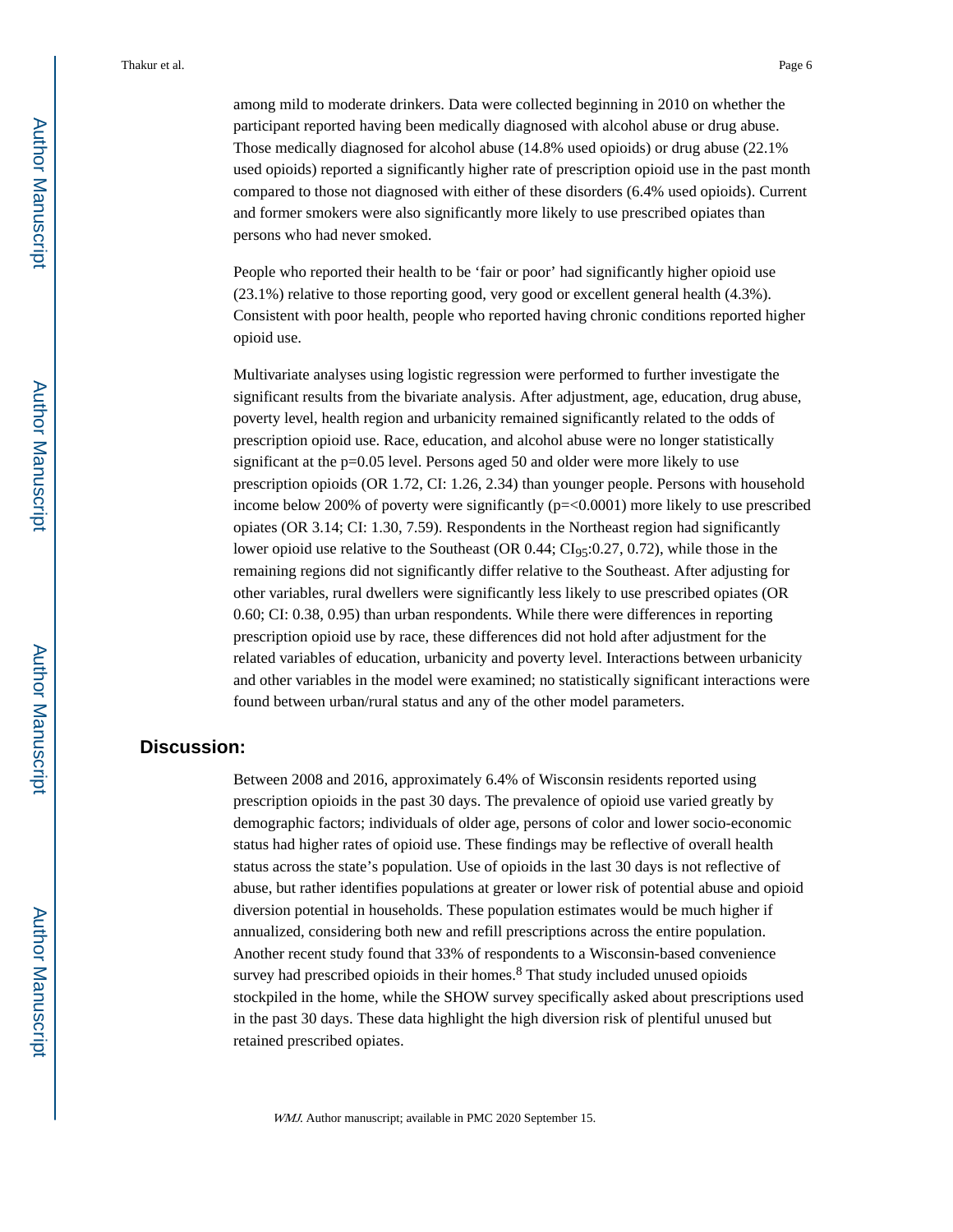Examining levels of use over three-year intervals, the slight increased trend in use over time was not significant at  $p < 0.05$ . While the rate of prescribed use was thus relatively stable, the Wisconsin's Department of Health Services reported that deaths due to opioid overdose increased in Wisconsin over these years, from 414 deaths in 2008 to 916 deaths in 2017 alone.<sup>4</sup> These rates include both prescribed and illicit opiates.

Several of our results regarding the characteristics of those who use prescription opiates are easily explained. Older individuals (50 and above) suffer from more chronic conditions, have more medical procedures (in particular surgeries), and hence may require use of opioid pain relievers. Given this, seniors are at higher risks of overdose and dependency from opioids. 16–18 In 2017, first responders transported almost 1000 Wisconsin seniors for suspected unintentional opioid overdose.<sup>4</sup> The higher rate of prescribed opioid use reported by individuals who are unemployed and not looking for work is also easily explained. These may be retired older adults or individuals with severe chronic pain leading to unemployment. Similarly, participants who reported being in poor or fair health reported significantly more use of prescription opioids relative to those reporting good to excellent health. In this analysis, we were not able to differentiate opioid prescriptions for chronic versus acute conditions.

Several national studies have reported the existence of racial bias in opioid prescribing and use; African American and Hispanic individuals were perceived by prescribers to use more opioids but were prescribed fewer opioids than White individuals.<sup>19–22</sup> Results from our study point to higher prescribed opioid use by Black and Hispanic individuals. This contrast with evidence in the national literature warrants further investigation. While race/ethnicity became insignificant in our multivariate model, the collinear variables of urbanicity, Southeastern Wisconsin residence, and lower education and income remain as significant correlates of prescribed opioid use. These variables reflect socio-economic determinants of health risk. The insignificance of race in this model likely reflects the strong association of race with residential patterns and socio-economic status in Wisconsin. The association of higher rates of prescribed opioid with this constellation of socio-economic variables warrants further study.

Education is a well-established indicator of overall health and health literacy. The data show that as educational attainment went from high school graduate to some college to college graduate, the frequency of prescribed opioid use decreased. People with higher levels of education may be better informed about risks of opioids, may be healthier, have more access to preventative care and/or may participate in conversations about pain management and opioid use with their health providers, which might lead to less prescribed opioid medication use than those with lower levels of education.<sup>23</sup> This suggests a gap in knowledge, attitudes and medication use practices of people related to their education level, a factor addressed in the health literacy literature as well as in literature on prescribed opioid use.<sup>24–27</sup> It may also reflect a difference in provider prescribing patterns related to characteristics of the patient.

The bi-variate data indicate significantly lower use of opioids in rural and suburban regions than in urban areas. This may reflect less access to providers in rural areas. After adjustment for urbanicity and other demographic variables, the Northeast health region tended to yield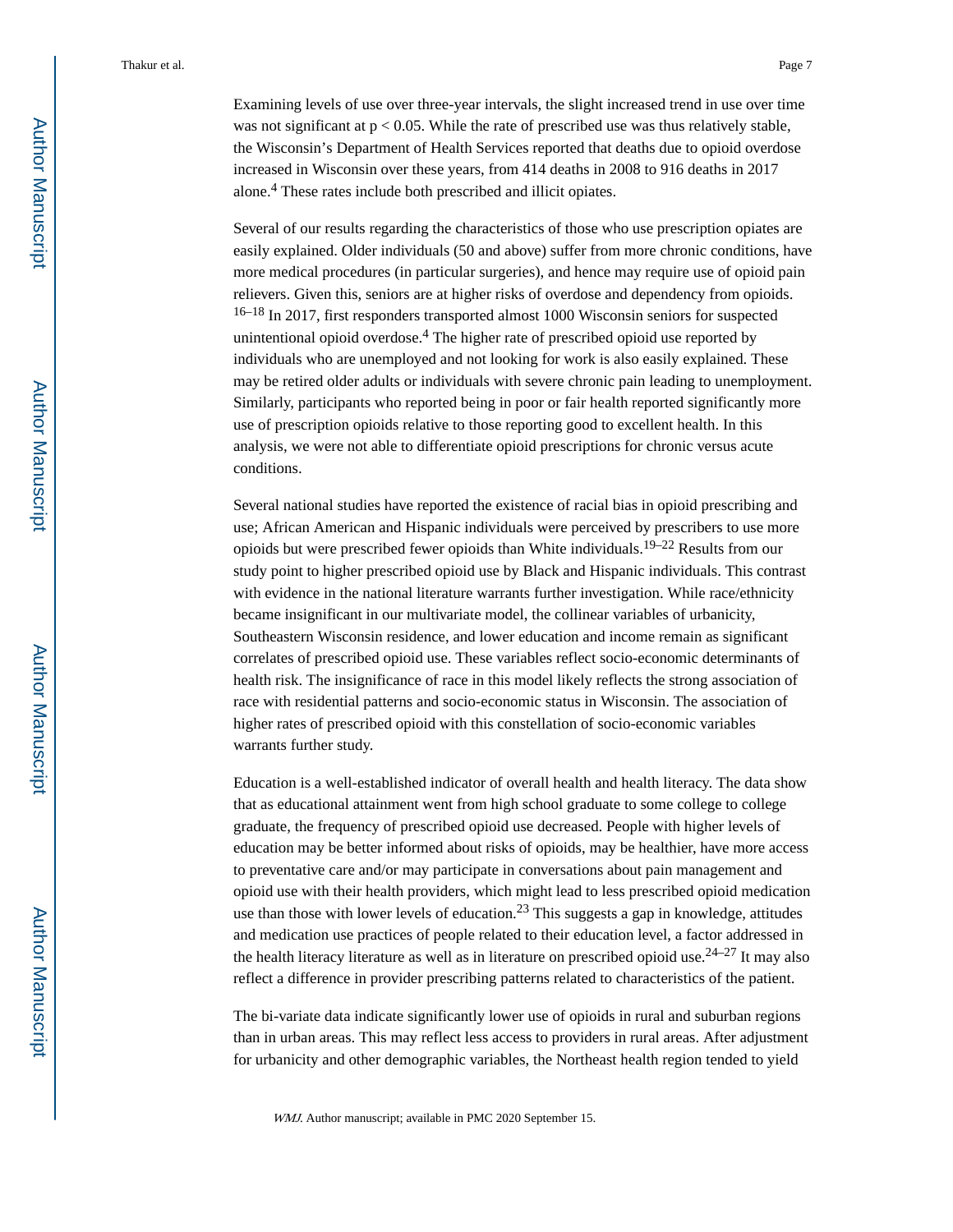lower prescribed opioid use than the Southeast regions. Higher rates in the Southeast are consistent with the DHS reports of highest ambulance runs due to opioid overdose in that region in 2018.<sup>4</sup> Due to the interaction of urbanicity, health region, and other population characteristics, these results are tentative. A limitation of our data is the lack of information on illicit (non-prescribed, diverted or illegal) opiate use in this population.

Participants with diagnosed alcohol use disorders had significantly higher rates of prescription opioid use. Alcohol can interact with opioids leading to adverse reactions including respiratory depression and can be fatal.<sup>28</sup> The CDC recommends providers warn patients about risks of alcohol consumption when prescribing an opioid medication.<sup>1</sup> Pharmacists in the state of Wisconsin are mandated by law to counsel patients on new and refill medications on current use, adverse effects, risks and drug interactions every time the patient fills a prescription at the pharmacy.29 Patients who are heavier alcohol users warrant more caution for clinicians prescribing opioids and enhanced counselling about medication interactions and risks. One of the more alarming findings of this study was the significantly higher rates of opioid use in people reporting doctor-diagnosed alcohol abuse and drug abuse. These findings are worrisome as they depict an acute need for communicating potential risks of opioids to these patients, which has been demonstrated in other nationwide studies as well. $30-32$  It is possible that these patients were prescribed opioids without knowledge of their medical history and diagnoses.<sup>33</sup> Of some further concern in the behavioral health arena is the higher use of opioids in people reporting clinical depression, given that opioids have been shown to aggravate depression.<sup>34</sup>

#### **Limitations:**

Although a rigorous sampling frame for inviting household participation was used, those agreeing to participate in SHOW may be a biased segment of the population. To overcome measurable bias, a weighting protocol was used to reflect the demographics of the population of the state. The results are limited to the household dwelling population ages 21–74 years. While the actual prescription bottles were examined in most cases, a few participants self-reported the medications in absence of a pill bottle which might have led to misreporting the medications used. Further, these results do not reflect non-prescribed opioid use, including illicit and diverted medications. The SHOW interview protocol did not include questions regarding illicit drug use; analysis of bio-specimens would be necessary to assess the role of illicit opiate use. The data are limited to 2008 through 2016 interviews, so do not reflect recent changes in prescribing practices and policies, most notably limiting the total number of pills prescribed. Finally, the multivariate models are suggestive of patterns but due to multi-collinearity of variables--in particular race, low income and geographic location—these models are difficult to interpret.

Real time tracking of opiate prescribing behavior, and forward extension of the time series data we reported here, should continue to assess the impact of changing policies and clinical practice. The SHOW data can be further exploited to provide population-level data on multiple health issues in Wisconsin in more depth than can be gleaned from administrative records. Analysis of SHOW data can provide professional and lay audiences with a more comprehensive understanding of the epidemiology of many health concerns.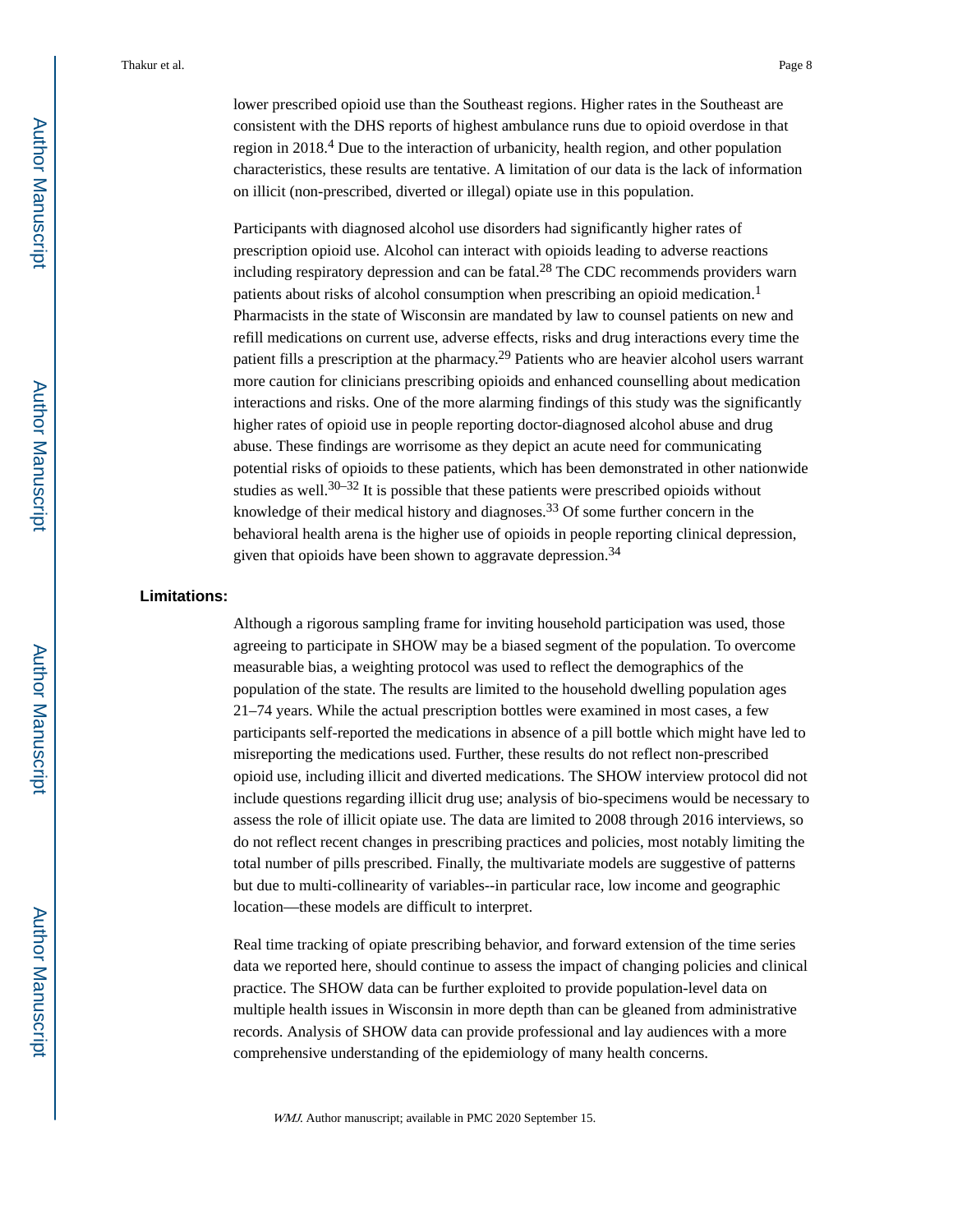#### **Conclusion:**

This study is unique because the analysis reports on opioid prescription use based on representative respondent surveys and actual names of medications from pill bottles, rather than relying on medical records, self-report surveys or administrative data such as the Prescription Drug Monitoring Program. A 2019 report<sup>6</sup> indicates a recent reduction in opioid prescribing (including reduced number of pills prescribed). However, the rate of prescribed opiate use remained fairly constant over the nine years of SHOW data with no significant reduction as of 2016, and in 2019 3.3 million prescriptions were written for opioids in Wisconsin.<sup>6</sup> The recent reduction is unlikely to be sufficient to resolve the epidemic. The association of higher rates of prescribed opiates among individuals with behavioral health issues suggests the need for enhanced counseling and communication with patients about risks of these medications. Health providers should be vigilant of patient's health history, especially behavioral health issues, when prescribing opioids; should apply the CDC guidelines, and communicate with patients about risks of opioids. Patients with chronic conditions and behavioral health issues need to be given particular attention to assure adequate pain relief and that alternative approaches to pain management are also considered. Clinical practice modification and public health and community initiatives, especially in the counties and areas reporting more opioid prescribing and use, should be undertaken to control the problem of prescription opioid overdose in the state.

#### **Acknowledgments:**

The authors would like to thank the University of Wisconsin Survey Center; SHOW administrative, field, and scientific staff; as well as all the SHOW participants for their contributions to this study.

**Funding/Support:** Funding for the Survey of the Health of Wisconsin (SHOW) was provided by the Wisconsin Partnership Program PERC Award (233 PRJ 25DJ), the National Institutes of Health's Clinical and Translational Science Award (5UL RR025011) and the National Heart Lung and Blood Institute (1 RC2 HL101468). Awards from the Centers for Disease Control and Prevention (U17-CE002741) and the Substance Abuse and Mental Health Services Administration (U79-SP020781) via the Wisconsin Department of Health Services, provided partial support of Dr. Moberg's participation in this effort.

#### **References:**

- 1. Centers for Disease Control and Prevention. Opioid overdose-communicating with patients. 2018 Atlanta, GA<https://www.cdc.gov/drugoverdose/training/communicating/>. Accessed on February 3, 2020
- 2. Misuse of prescription opioids. National Institute of Drug Abuse 2018 Accessed on February 3, 2020<https://www.drugabuse.gov/publications/drugfacts/prescription-opioids>
- 3. National Institute of Health. National institute of Drug Abuse. Opioid overdose crisis. 2018 Accessed on February 3, 2020 [https://www.drugabuse.gov/drugs-abuse/opioids/opioid-overdose](https://www.drugabuse.gov/drugs-abuse/opioids/opioid-overdose-crisis)[crisis](https://www.drugabuse.gov/drugs-abuse/opioids/opioid-overdose-crisis)
- 4. Opioids. Wisconsin Department of Health Services; 2019 Accesssed on February 3, 2020 [https://](https://www.dhs.wisconsin.gov/opioids/dashboards.htm) [www.dhs.wisconsin.gov/opioids/dashboards.htm](https://www.dhs.wisconsin.gov/opioids/dashboards.htm)
- 5. Select Opioid-Related Morbidity and Mortality Data for Wisconsin, P-01690. Wisconsin: Department of Health Services 2016 Accessed on February 3, 2020 [https://www.dhs.wisconsin.gov/](https://www.dhs.wisconsin.gov/publications/p01690.pdf) [publications/p01690.pdf](https://www.dhs.wisconsin.gov/publications/p01690.pdf)
- 6. Controlled Substance Dispensing. Wisconsin Department of Safety and Professional Services; 2019 Accessed on February 3, 2020<https://pdmp.wi.gov/statistics/controlled-substance-dispensing>
- 7. Malani PKJ, Solway E. National Poll on Healthy Aging. University of Michigan 2018.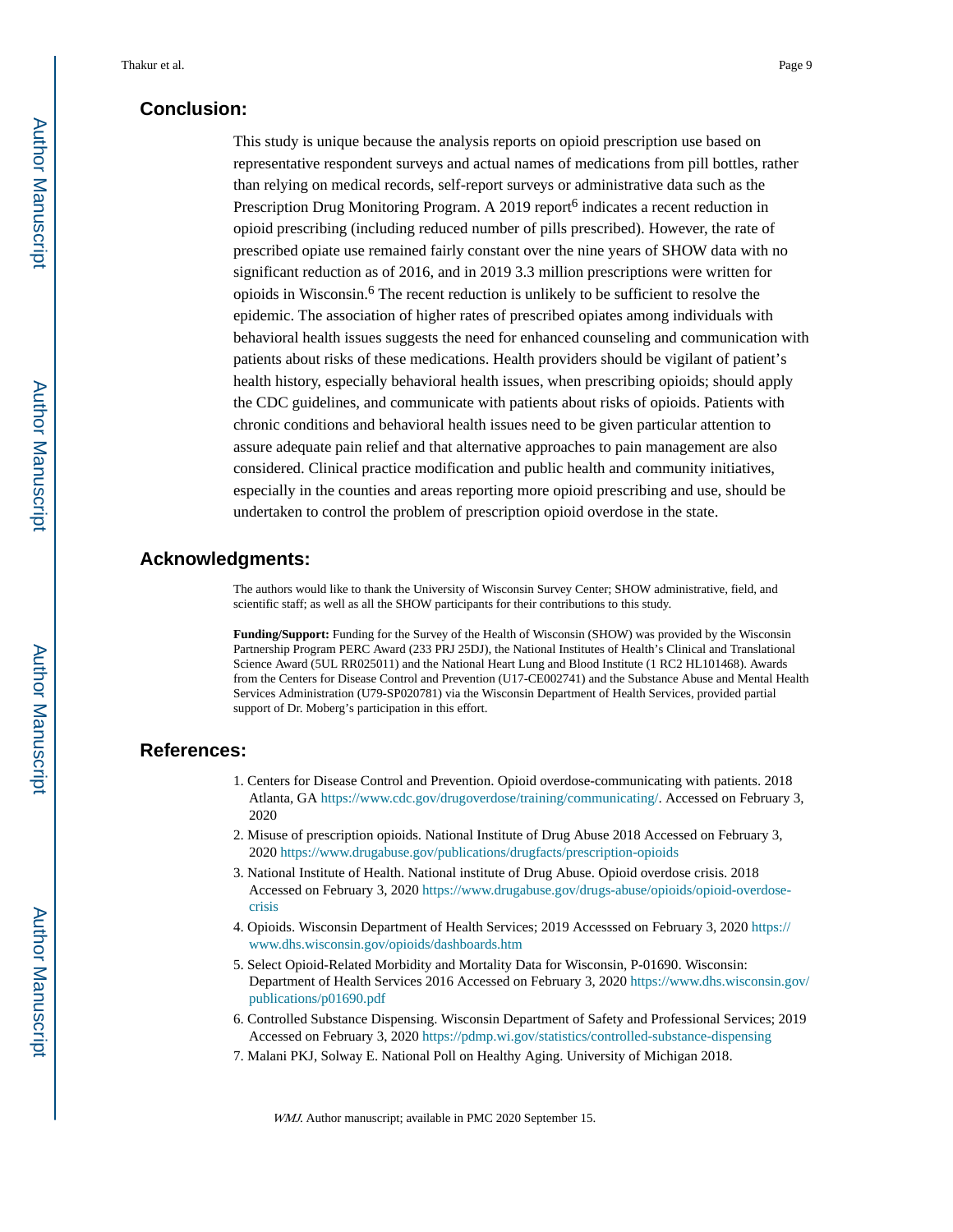- 8. Linnan S, Moberg Paul. Perceptions, Awareness, and Use of Substances in Wisconsin: Results of a Survey Conducted for the Wisconsin Strategic Prevention Framework Partnerships for Success 2015. University of Wisconsin Population Health Institute; 2018.
- 9. Hill MV, McMahon ML, Stucke RS, Barth RJ Jr. Wide Variation and Excessive Dosage of Opioid Prescriptions for Common General Surgical Procedures. Ann Surg. 2017;265:709–714. [PubMed: 27631771]
- 10. McCabe SE, West BT, Boyd CJ. Leftover prescription opioids and nonmedical use among high school seniors: a multi-cohort national study. J Adolesc Health. 2013;52:480–485. [PubMed: 23298996]
- 11. Nieto FJ, Peppard PE, Engelman CD, et al. The Survey of the Health of Wisconsin (SHOW), a novel infrastructure for population health research: rationale and methods. BMC Public Health. 2010;10:785. [PubMed: 21182792]
- 12. DHS regions by county. Wisconsin Department of Health Services. 2018 Madison, WI Accessed on February 3, 2020<https://www.dhs.wisconsin.gov/aboutdhs/regions.htm>
- 13. Nelson SJ, Zeng K, Kilbourne J, Powell T, Moore R. Normalized names for clinical drugs: RxNorm at 6 years. J Am Med Inform Assoc. 2011;18:441–448. [PubMed: 21515544]
- 14. SAS. SAS Institute Inc 2013 SAS/ACCESS® 9.4 Interface to ADABAS: Reference Cary, NC: SAS Institute Inc.
- 15. The poverty guidelines updated periodically in the Federal Register by the U.S. Department of Health and Human Services under the authority of 42 U.S.C 9902(2)."
- 16. Vogel L Seniors and self-harm factor in the opioid crisis Cmaj. Vol 189 Canada 2017:E42–e43. [PubMed: 27873758]
- 17. West NA, Severtson SG, Green JL, Dart RC. Trends in abuse and misuse of prescription opioids among older adults. Drug Alcohol Depend. 2015;149:117–121. [PubMed: 25678441]
- 18. West NA, Dart RC. Prescription opioid exposures and adverse outcomes among older adults. Pharmacoepidemiol Drug Saf. 2016;25:539–544. [PubMed: 26660909]
- 19. Singhal A, Tien YY, Hsia RY. Racial-Ethnic Disparities in Opioid Prescriptions at Emergency Department Visits for Conditions Commonly Associated with Prescription Drug Abuse. PLoS One. 2016;11:e0159224. [PubMed: 27501459]
- 20. Pouget ER, Fong C, Rosenblum A. Racial/Ethnic Differences in Prevalence Trends for Heroin use and Non-Medical use of Prescription Opioids Among Entrants to Opioid Treatment Programs, 2005–2016. Subst Use Misuse. 2018;53:290–300. [PubMed: 28854060]
- 21. Todd KH, Deaton C, D'Adamo AP, Goe L. Ethnicity and analgesic practice. Ann Emerg Med. 2000;35:11–16. [PubMed: 10613935]
- 22. Austin F, Toni M. A 'Rare Case where Racial Biases' Protected African Americans. New York Times 2019.
- 23. Parsells Kelly J, Cook SF, Kaufman DW, Anderson T, Rosenberg L, Mitchell AA. Prevalence and characteristics of opioid use in the US adult population. Pain. 2008;138:507–513. [PubMed: 18342447]
- 24. Ho JY. The Contribution of Drug Overdose to Educational Gradients in Life Expectancy in the United States, 1992–2011. Demography. 2017;54:1175–1202. [PubMed: 28324483]
- 25. Svendsen K, Fredheim OM, Romundstad P, Borchgrevink PC, Skurtveit S. Persistent opioid use and socio-economic factors: a population-based study in Norway. Acta Anaesthesiol Scand. 2014;58:437–445. [PubMed: 24593770]
- 26. Platts-Mills TF, Hunold KM, Bortsov AV, et al. More educated emergency department patients are less likely to receive opioids for acute pain. Pain. 2012;153:967–973. [PubMed: 22386895]
- 27. Krebs EE, Lurie JD, Fanciullo G, et al. Predictors of long-term opioid use among patients with painful lumbar spine conditions. J Pain. 2010;11:44–52. [PubMed: 19628436]
- 28. Kreek MJ. Opioid interactions with alcohol. Adv Alcohol Subst Abuse. 1984;3:35–46. [PubMed: 6391108]
- 29. Pharmacy Examining Board. Pharmacy practice. Legislative Reference Bureau 2017:11–14.13.
- 30. Hughes HK, Korthuis PT, Saha S, et al. A mixed methods study of patient-provider communication about opioid analgesics. Patient Educ Couns. 2015;98:453–461. [PubMed: 25601279]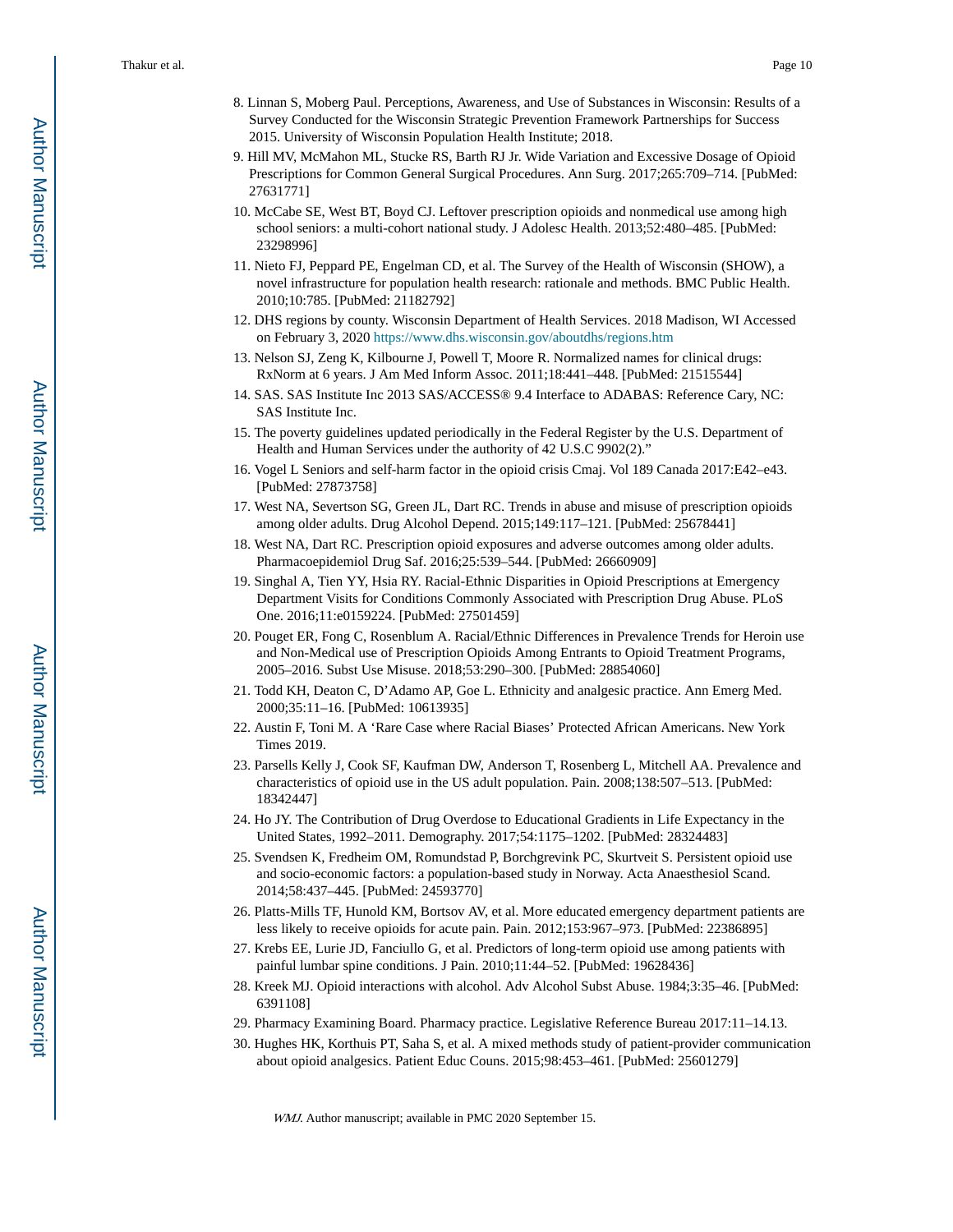- 31. Matthias MS, Krebs EE, Bergman AA, Coffing JM, Bair MJ. Communicating about opioids for chronic pain: a qualitative study of patient attributions and the influence of the patient-physician relationship. Eur J Pain. 2014;18:835–843. [PubMed: 24921073]
- 32. Smith RJ, Rhodes K, Paciotti B, Kelly S, Perrone J, Meisel ZF. Patient Perspectives of Acute Pain Management in the Era of the Opioid Epidemic. Ann Emerg Med. 2015;66:246–252.e241. [PubMed: 25865093]
- 33. Moss C, Bossano C, Patel S, Powell A, Chan Seay R, Borahay MA. Weaning From Long-term Opioid Therapy. Clin Obstet Gynecol. 2019;62:98–109. [PubMed: 30601171]
- 34. Sullivan MD. Depression Effects on Long-term Prescription Opioid Use, Abuse, and Addiction. Clin J Pain. 2018;34:878–884. [PubMed: 29505419]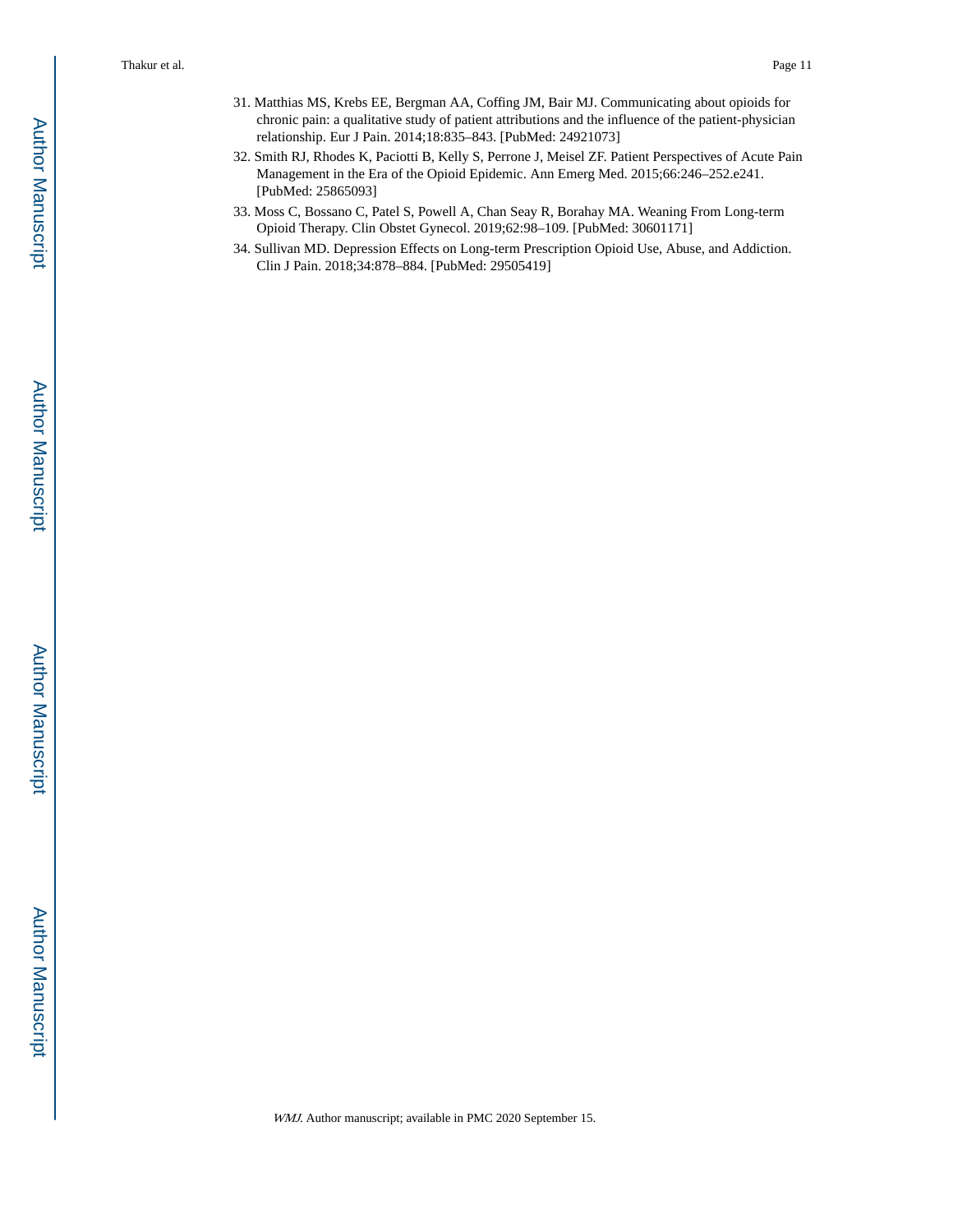

#### **Figure 1. Prescribed Opioid Usage within the Past 30 Days as Reported in SHOW**

\*Total n= 4487; data weighted to reflect Wisconsin population ages 21 to 74. Differences between time periods were not significant at p <.05.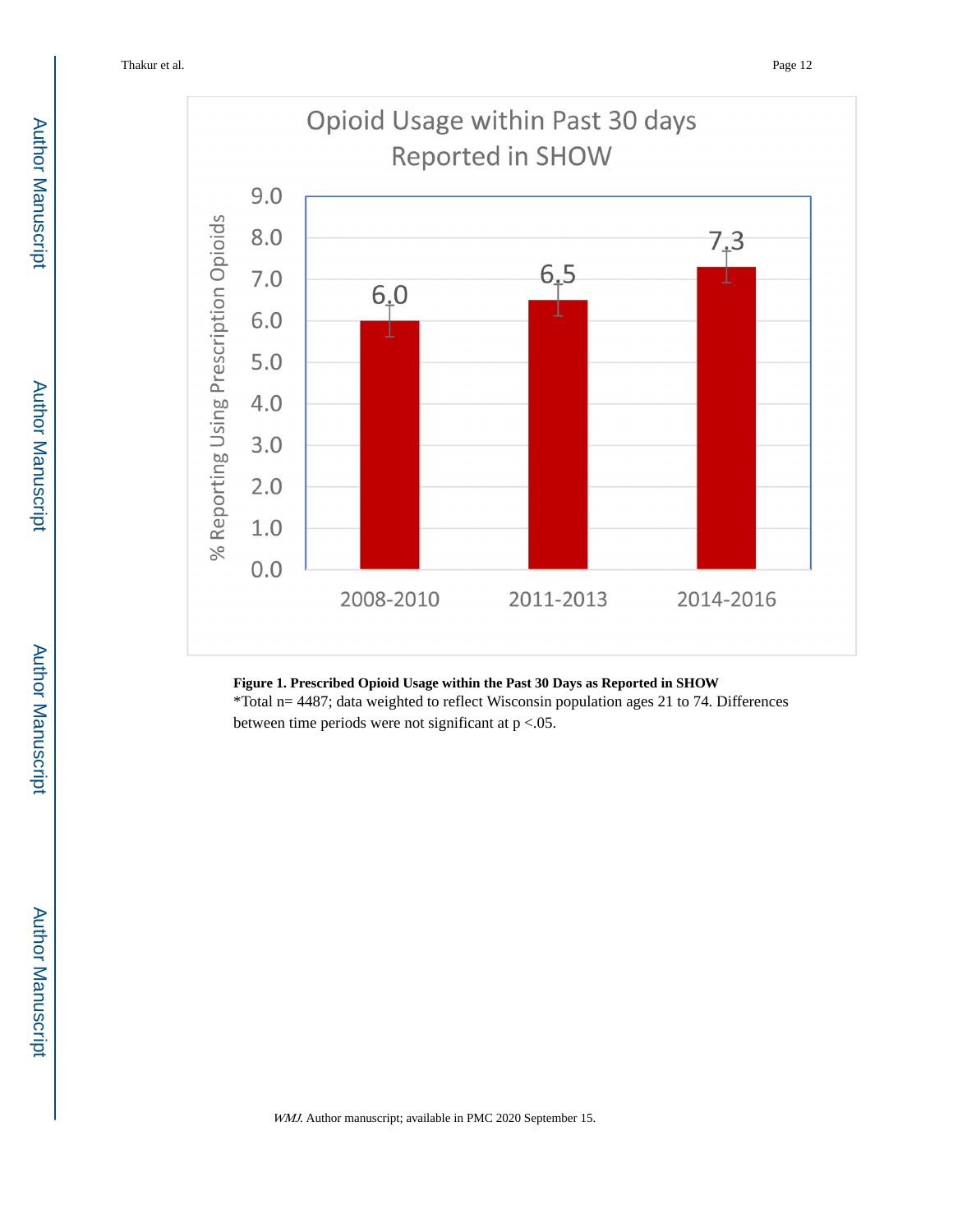#### **Table 1.**

3-Year Groupings of Overall Reported Use of Prescription Opioids in the Past 30 Days

|                |       | <b>Opioid Use</b> |               |  |  |  |
|----------------|-------|-------------------|---------------|--|--|--|
|                | N all | $\mathbf n$       | % (95% CI)    |  |  |  |
| <b>OVERALL</b> | 4487  | 321               | 6.4(5.5, 7.3) |  |  |  |
| 2008-2010      | 1368  | 89                | 6.0(4.6, 7.4) |  |  |  |
| 2011-2013      | 1591  | 115               | 6.5(5.0, 8.0) |  |  |  |
| 2014-2016      | 1528  | 117               | 7.3(5.7, 8.8) |  |  |  |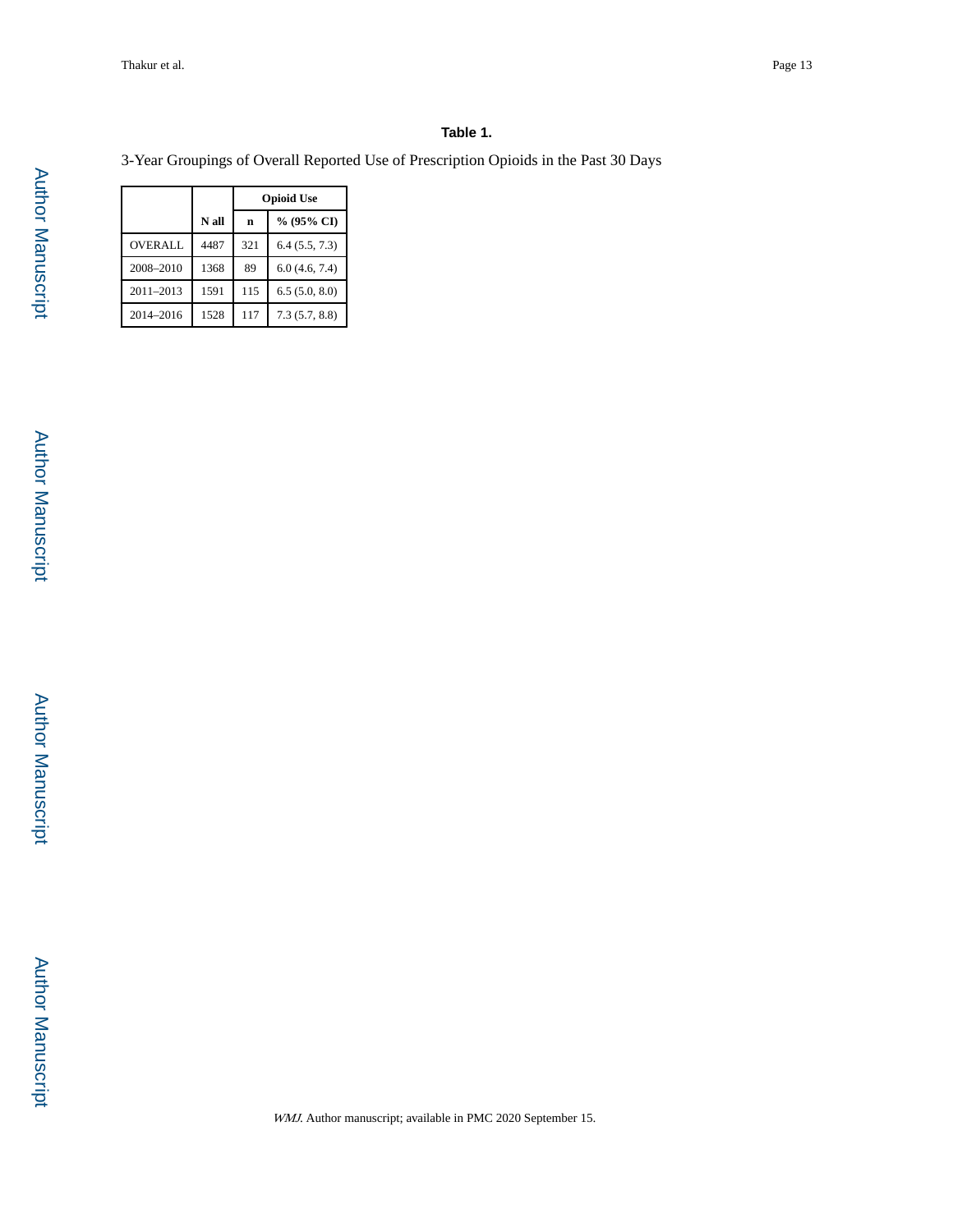#### **Table 2.**

Specific Opioid Use within the Past 30 Days by 3-Year Groupings

| <b>Type of Opioid</b>          | 2008-10 % (95% CI)<br>$n=1368$ | 2011-13 % (95% CI)<br>$n=1591$ | 2014–16 % (95% CI)<br>$n=1528$ | <b>Overall % (95% CI)</b><br>$N = 4487$ |
|--------------------------------|--------------------------------|--------------------------------|--------------------------------|-----------------------------------------|
| Hydrocodone /<br>Acetaminophen | 2.19 (1.30, 3.09)              | 2.59(1.58, 3.59)               | 3.40(2.33, 4.48)               | 2.55(1.96, 3.14)                        |
| Oxycodone                      | 1.11(0.41, 1.81)               | 1.81(1.00, 2.61)               | 1.69(1.25, 2.12)               | 1.49(0.87, 1.86)                        |
| Hydrocodone                    | 1.59(0.67, 2.51)               | 1.27(0.57, 1.97)               | 1.01(0.60, 1.43)               | 1.37(0.87, 1.86)                        |
| Oxycodone /<br>Acetaminophen   | 0.31(0.00, 0.66)               | 0.54(0.17, 0.91)               | 0.71(0.05, 1.38)               | 0.47(0.23, 0.71)                        |
| Propoxyphene $\overline{ }$    | 0.53(0.19, 0.87)               |                                |                                | 0.23(0.08, 0.37)                        |
| Acetaminophen / Codeine        | 0.41(0.03, 0.78)               | 0.54(0.13, 0.95)               | 0.32(0.07, 0.57)               | 0.45(0.21, 0.37)                        |
| Morphine sulphate              | 0.28(0.00, 0.62)               | 0.12(0.00, 0.26)               | 0.28(0.05, 0.51)               | 0.21(0.05, 0.37)                        |
| Fentanyl                       | 0.05(0.00, 0.15)               | 0.17(0.00, 0.36)               | 0.19(0.00, 0.39)               | 0.12(0.02, 0.22)                        |
| Others <sup>*</sup>            | 0.21(0.04, 0.37)               | 0.24(0.00, 0.47)               | 0.48(0.23, 0.73)               | 0.26(0.13, 0.39)                        |

Abbreviation: CI = confidence interval

<sup>1</sup> Propoxyphene was banned from market in 2010 by the FDA.

 $2\overline{'}$  Others' were reported by fewer than five participants over the entire time period and included:

acetaminophen/propoxyphene, aspirin/butalbuital/caffeine/codeine, cheratussin AC, codeine, codeine/phomethazine, hydrocodone/ibuprofen, hydromorphone, and norco.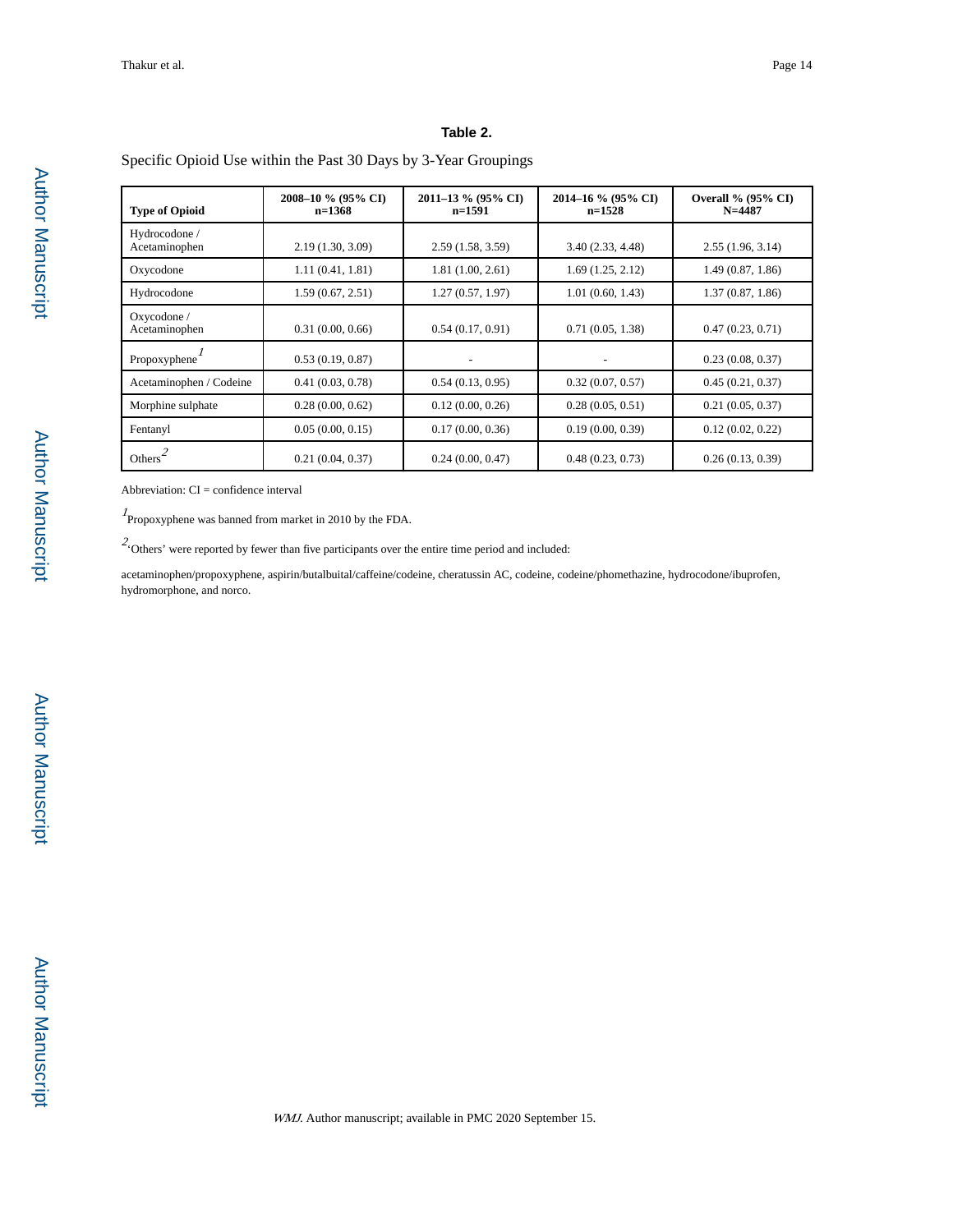#### **Table 3.**

#### Characteristics Associated with Prescribed Opioid Use in the Past 30 Days

|                                            |                                     |       | Opioid Use - $\mathrm{Yes}^5$ |               |            |            |                 |
|--------------------------------------------|-------------------------------------|-------|-------------------------------|---------------|------------|------------|-----------------|
| Characteristic                             | Level                               | N all | $\mathbf n$                   | $\frac{0}{0}$ | <b>LCL</b> | <b>UCL</b> |                 |
| <b>OVERALL</b>                             | <b>OVERALL</b>                      | 4487  | 321                           | 6.4           | 5.5        | 7.3        |                 |
| Sex                                        | Male                                | 1956  | 135                           | 6.4           | 4.9        | 7.9        |                 |
|                                            | Female                              | 2531  | 186                           | 6.4           | 5.2        | 7.6        |                 |
| Age (years)                                | $21 - 49$                           | 2214  | 133                           | 5.4           | 4.3        | 6.6        | $\ast$          |
|                                            | $50 - 74$                           | 2273  | 188                           | 7.7           | 6.3        | 9.1        |                 |
| BMI (kg/m^2)                               | $\leq 29$                           | 2626  | 143                           | 4.6           | 3.6        | 5.6        | $\ast$          |
|                                            | $30+$                               | 1802  | 169                           | 9.0           | 7.1        | 11.0       |                 |
| Racial and Hispanic Status                 | White (non-Hispanic)                | 3863  | 255                           | 5.8           | 4.9        | 6.8        | $\ast$          |
|                                            | Black (Hispanic, non-Hispanic)      | 235   | 28                            | 11.5          | 6.6        | 16.3       |                 |
|                                            | Hispanic (not Black)                | 138   | 12                            | 9.8           | 3.1        | 16.4       |                 |
|                                            | Other (none of the above)           | 251   | 26                            | 8.8           | 3.9        | 13.7       |                 |
| <b>Marital Status</b>                      | Single / never married              | 721   | 52                            | 6.1           | 4.2        | 7.9        | $\ast$          |
|                                            | Married / living with partner       | 3048  | 182                           | 5.4           | 4.4        | 6.4        |                 |
|                                            | Widowed                             | 156   | 18                            | 10.0          | 3.7        | 16.3       |                 |
|                                            | Divorced / separated                | 557   | 69                            | 12.5          | 8.7        | 16.2       |                 |
| <b>Education Level</b>                     | High School or less                 | 1182  | 115                           | 8.7           | 6.6        | 10.8       | $\ast$          |
|                                            | Some College or Associate Degree    | 1708  | 143                           | 7.4           | 5.7        | 9.0        |                 |
|                                            | Bachelor's degree or more           | 1595  | 63                            | 3.6           | 2.1        | 5.2        |                 |
| <b>Smoking Status</b>                      | Current                             | 774   | 101                           | 11.9          | 8.9        | 14.9       | $\ast$          |
|                                            | Former                              | 1216  | 100                           | 7.3           | 5.5        | 9.0        |                 |
|                                            | Never                               | 2424  | 112                           | 4.1           | 3.1        | 5.1        |                 |
| <b>Employment Status</b>                   | Employed                            | 2955  | 146                           | 4.8           | 3.8        | 5.7        | $\mathcal{R}^-$ |
|                                            | Not Employed & looking for work     | 270   | 20                            | 6.5           | 2.8        | 10.1       |                 |
|                                            | Not Employed & not looking for work | 1248  | 152                           | 11.3          | 9.0        | 13.7       |                 |
| 200% Poverty Level                         | <b>Below</b>                        | 1212  | 141                           | 10.2          | 8.1        | 12.3       | $\ast$          |
|                                            | Above                               | 3102  | 167                           | 4.9           | 3.9        | 5.8        |                 |
| Any Health Insurance in the Past 12 Months | No                                  | 302   | 25                            | 6.9           | 3.7        | 10.1       |                 |
|                                            | Yes                                 | 4175  | 296                           | 6.4           | 5.4        | 7.4        |                 |
| Rural/Urban Classification                 | Urban                               | 2298  | 183                           | 7.5           | 6.1        | 9.0        | $\ast$          |
|                                            | Suburban                            | 735   | 49                            | 6.1           | 3.7        | 8.6        |                 |
|                                            | Rural                               | 1454  | 89                            | 4.5           | 3.1        | 6.0        |                 |
| Region of WI (DHS health regions)          | Southeast                           | 1349  | 123                           | 8.5           | 6.5        | 10.5       | $\mathcal{R}^-$ |
|                                            | South                               | 843   | 39                            | 4.1           | 2.5        | 5.7        |                 |
|                                            | West                                | 873   | 71                            | 8.1           | 5.3        | 10.8       |                 |
|                                            | North                               | 551   | 35                            | 6.0           | 3.7        | 8.2        |                 |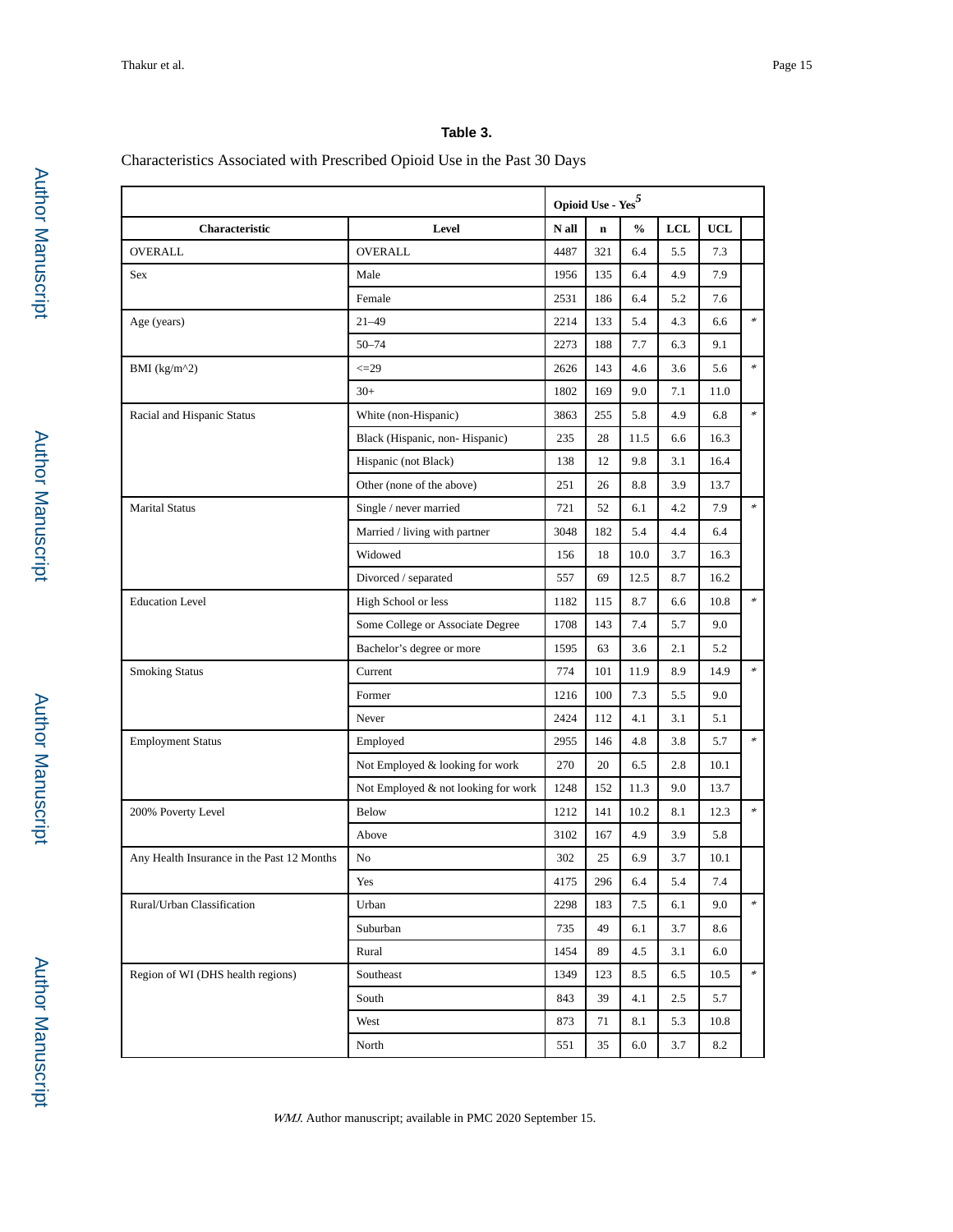|                                              |                | Opioid Use - $\mathrm{Yes}^5$ |             |               |            |            |        |
|----------------------------------------------|----------------|-------------------------------|-------------|---------------|------------|------------|--------|
| Characteristic                               | Level          | N all                         | $\mathbf n$ | $\frac{0}{0}$ | <b>LCL</b> | <b>UCL</b> |        |
|                                              | Northeast      | 871                           | 53          | 4.3           | 2.7        | 5.9        |        |
| Post-Traumatic Stress Disorder Diagnosis 1.2 | N <sub>o</sub> | 3321                          | 213         | 6.2           | 5.2        | 7.2        | $\ast$ |
|                                              | Yes            | 451                           | 63          | 10.9          | 7.6        | 14.2       |        |
| Number of Alcoholic Drinks per Week          | $\Omega$       | 1525                          | 162         | 10.4          | 8.4        | 12.5       | $\ast$ |
|                                              | $1 - 7$        | 1724                          | 85          | 4.3           | 3.2        | 5.5        |        |
|                                              | $8 - 14$       | 477                           | 26          | 4.0           | 2.3        | 5.6        |        |
|                                              | $15+$          | 370                           | 20          | 5.9           | 2.1        | 9.7        |        |
| Doctor-Diagnosed Alcohol Abuse <sup>1</sup>  | N <sub>0</sub> | 3797                          | 260         | 6.4           | 5.4        | 7.4        | $\ast$ |
|                                              | Yes            | 155                           | 28          | 14.8          | 7.5        | 22.0       |        |
| Doctor-Diagnosed Drug Abuse <sup>1</sup>     | N <sub>o</sub> | 3880                          | 271         | 6.4           | 5.4        | 7.4        | $\ast$ |
|                                              | Yes            | 72                            | 17          | 22.1          | 9.5        | 34.7       |        |
| SF12: General Health Fair/Poor               | N <sub>o</sub> | 3879                          | 181         | 4.3           | 3.5        | 5.1        | $\ast$ |
|                                              | Yes            | 531                           | 131         | 23.1          | 18.8       | 27.3       |        |
| Any Chronic Condition $\mathfrak{I}$         | N <sub>o</sub> | 2506                          | 102         | 4.3           | 3.3        | 5.4        | $\ast$ |
|                                              | Yes            | 1897                          | 214         | 9.5           | 8.0        | 11.1       |        |
| Depression $4$                               | N <sub>o</sub> | 3465                          | 213         | 6.0           | 5.0        | 7.1        | $\ast$ |
|                                              | Yes            | 304                           | 58          | 14.5          | 9.9        | 19.0       |        |

Abbreviations: LCL = 95% lower confidence limit, UCL=95% upper confidence limit

 $<sup>I</sup>$ This question was first asked starting in 2010.</sup>

2 Post-Traumatic Stress Disorder (PTSD) diagnosis is based on scoring 14 or higher on the 6-item PCL-C Civilian version.

3 Any chronic condition includes: heart attack or angina, stroke or TIA, diabetes, asthma, chronic bronchitis or emphysema, rheumatoid arthritis or osteoarthritis, or cancer.

4<br>Depression is determined from the first two items from the PHQ-9 depression screener which asks about the frequency of depressed mode and anhedonia over the past two weeks.

5 Individuals with more than 1 opioid prescription in the last 30 days were counted only once

\* Chi-square p-value < 0.05 for comparison of opioid use within participant characteristic